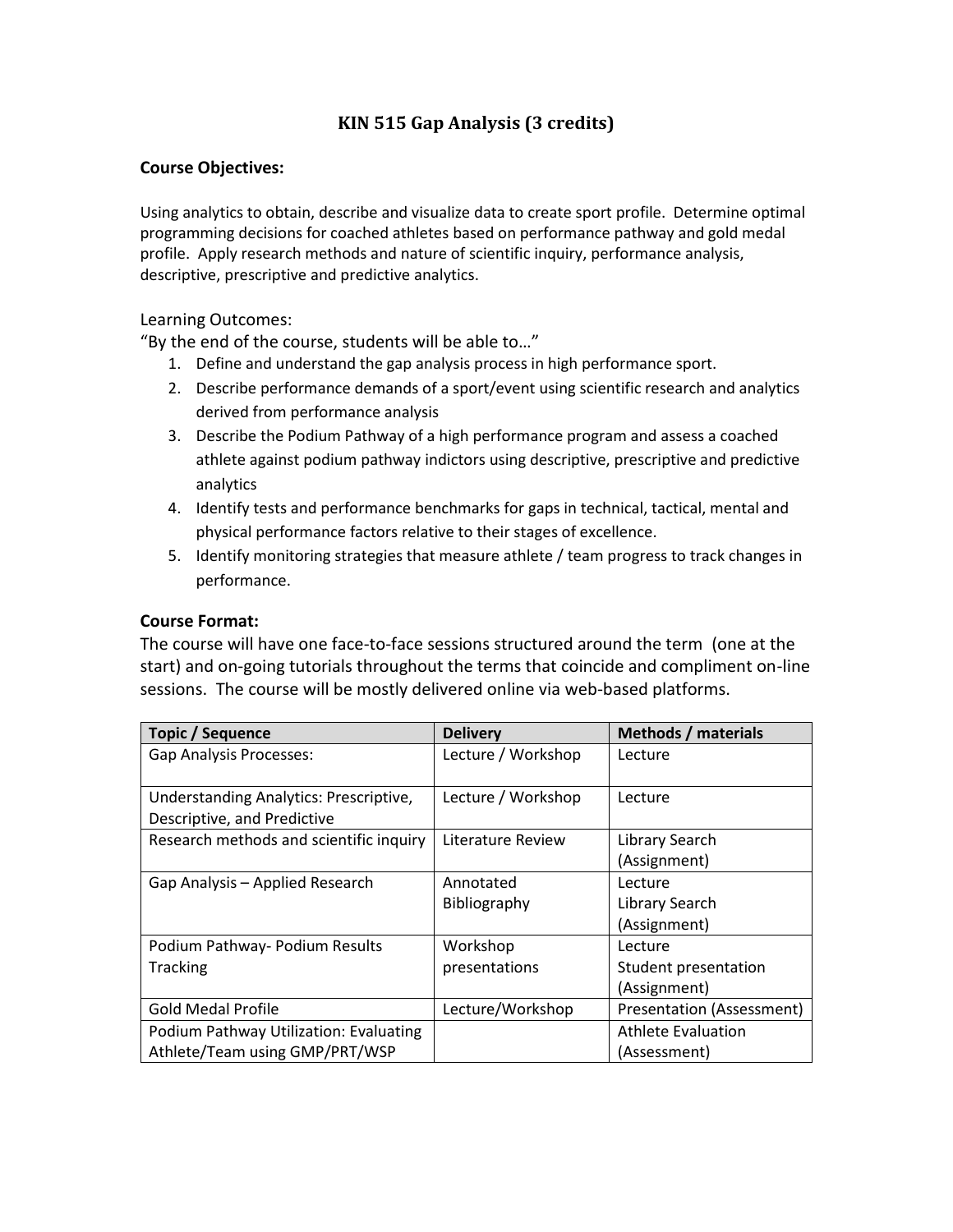#### **Course Requirements:**

No pre-requisites needed

# **Assessment, Evaluation, and Grading**

| <b>Assignment</b>                                                                                              | Percent |
|----------------------------------------------------------------------------------------------------------------|---------|
| Annotated Bibliography - July 30th, 2021                                                                       | 15      |
| Locate relevant and appropriate sources related to a performance gap, and to evaluate their usefulness in a    |         |
| research context.                                                                                              |         |
| Relate the performance gap to a specific area of athlete performance                                           |         |
| Provide a minimum of seven (7) research articles related to your applied research question / gap               |         |
| Podium Results Tracking Presentation - Due - November $13th$ , 2021                                            | 30      |
| Student will post online video presentation identifying podium results tracking systems with researched        |         |
| competition results benchmarks for each stage of pathway                                                       |         |
| Presentation should relate the podium results tracking to the sport's LTAD 'excellence stages'.                |         |
| Provide appropriate references which are supported by research and analytical analysis                         |         |
| Student will select a peer(s) presentation to review, critique and provide feedback                            |         |
| Journal Review and Critique – Due – Jan 28 <sup>th</sup> 2022                                                  | 10      |
| Identify a research focus and/or question related to a perceived gap in your sport's program or athlete/team's |         |
| performance. Relate back to a GMP Domain.                                                                      |         |
| Select / Research empirical journal articles related to performance evaluation and/or gap analysis             |         |
| Review and critique journal articles using assigned template                                                   |         |
|                                                                                                                |         |
|                                                                                                                |         |
|                                                                                                                |         |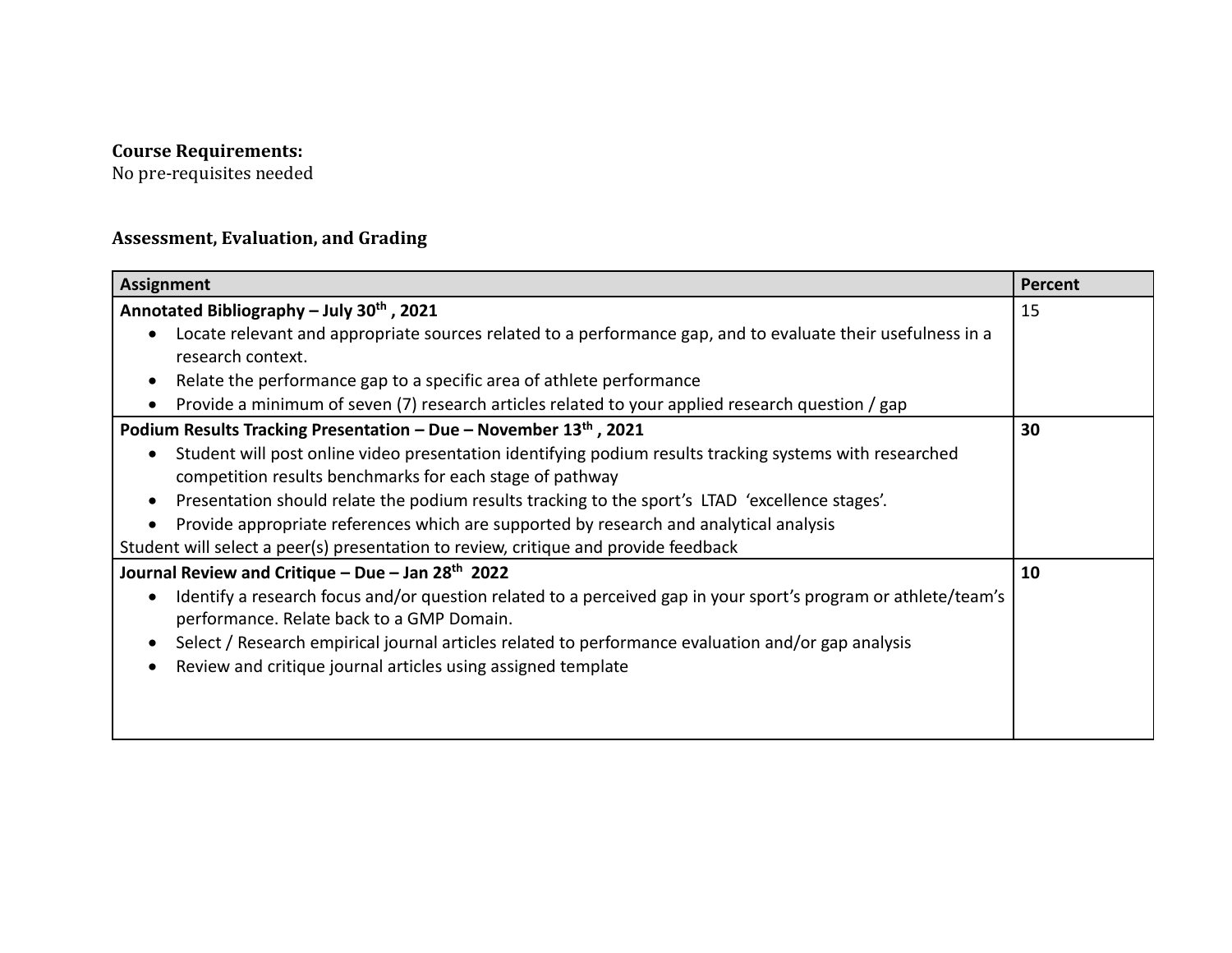| Gold Medal Profile - Gap Analysis (25 minute Virtual Presentation) - March 25 <sup>th</sup> - 2022                                                          | 45 |
|-------------------------------------------------------------------------------------------------------------------------------------------------------------|----|
| Development                                                                                                                                                 |    |
| Based on Performance Pathway student will develop a Gold Medal Profile for their sport or athlete for a<br>particular stage in the pathway.                 |    |
| Student will consider factors related to ideal, physical, mental, technical, and tactical performance indicators                                            |    |
| Student will provide data / evidence for key performance factors and indicated how factors predict ongoing<br>progress in sport                             |    |
| Include ongoing monitoring strategy to assess objective metrics of profile.                                                                                 |    |
| Implementation                                                                                                                                              |    |
| Students will utilize their GMP to undertake an evaluation of an athlete(s). The evaluation should focus on<br>the GMP Factors and indicators developed.    |    |
| Students should evaluate the athlete(s) using presented Performance Standards where possible, and score<br>$\bullet$<br>the athlete using a scoring matrix. |    |
| Students will be required to provide a summative statement regarding the athlete(s) progress on the Podium<br>Pathway and podium potential.                 |    |
|                                                                                                                                                             |    |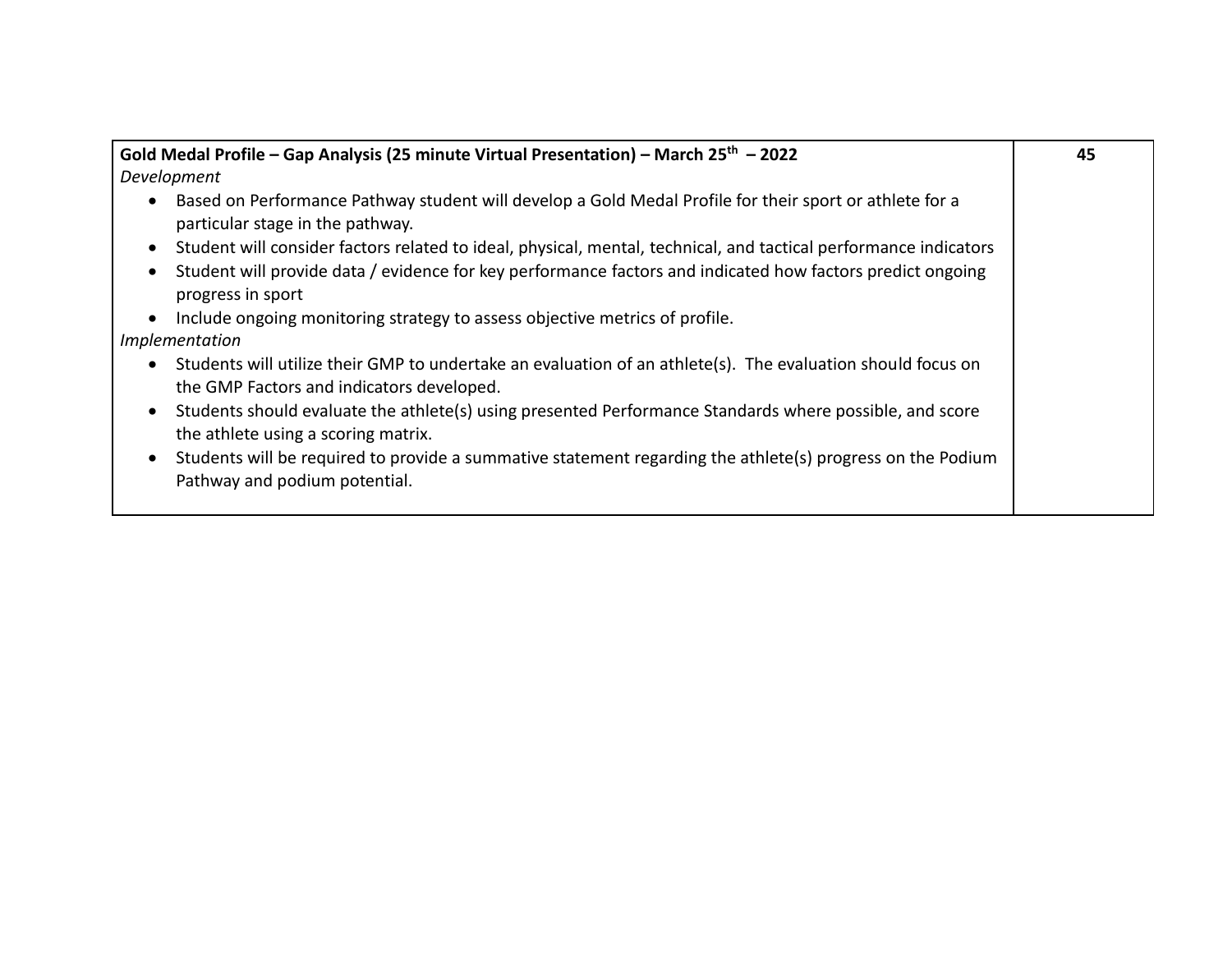## **Rubrics**

# **Annotated Bibliography Rubric**

| <b>Criteria</b>                                                                                                                       | <b>Jut</b><br>read<br>and<br>৳<br>understand<br>Article was<br>evidence<br>points.<br>key<br>Very limited<br>$\mathbf{S}$<br>articulate<br>criterion.<br>struggle | overview of information but<br>depth and<br>Clear<br>evidence<br>scope,<br>application<br>lacking<br>Good | Very good<br>of criteria<br>depth and<br>summary<br>Excellent Evidence<br>scope,<br>Exceptional<br>application<br>depth and |
|---------------------------------------------------------------------------------------------------------------------------------------|-------------------------------------------------------------------------------------------------------------------------------------------------------------------|-----------------------------------------------------------------------------------------------------------|-----------------------------------------------------------------------------------------------------------------------------|
| Provide at least seven research articles in an annotated bibliography related to<br>performance gap and/or applied research question. |                                                                                                                                                                   | $\overline{2}$                                                                                            | 3                                                                                                                           |
| Provide concise description of application to performance gap/question and<br>potential limitations.                                  |                                                                                                                                                                   | 3                                                                                                         | 5                                                                                                                           |
| Present a well-constructed annotated bibliography with correct reference and<br>summary of research                                   | 0                                                                                                                                                                 | 1                                                                                                         | 2                                                                                                                           |
| <b>TOTAL</b>                                                                                                                          |                                                                                                                                                                   | 110                                                                                                       |                                                                                                                             |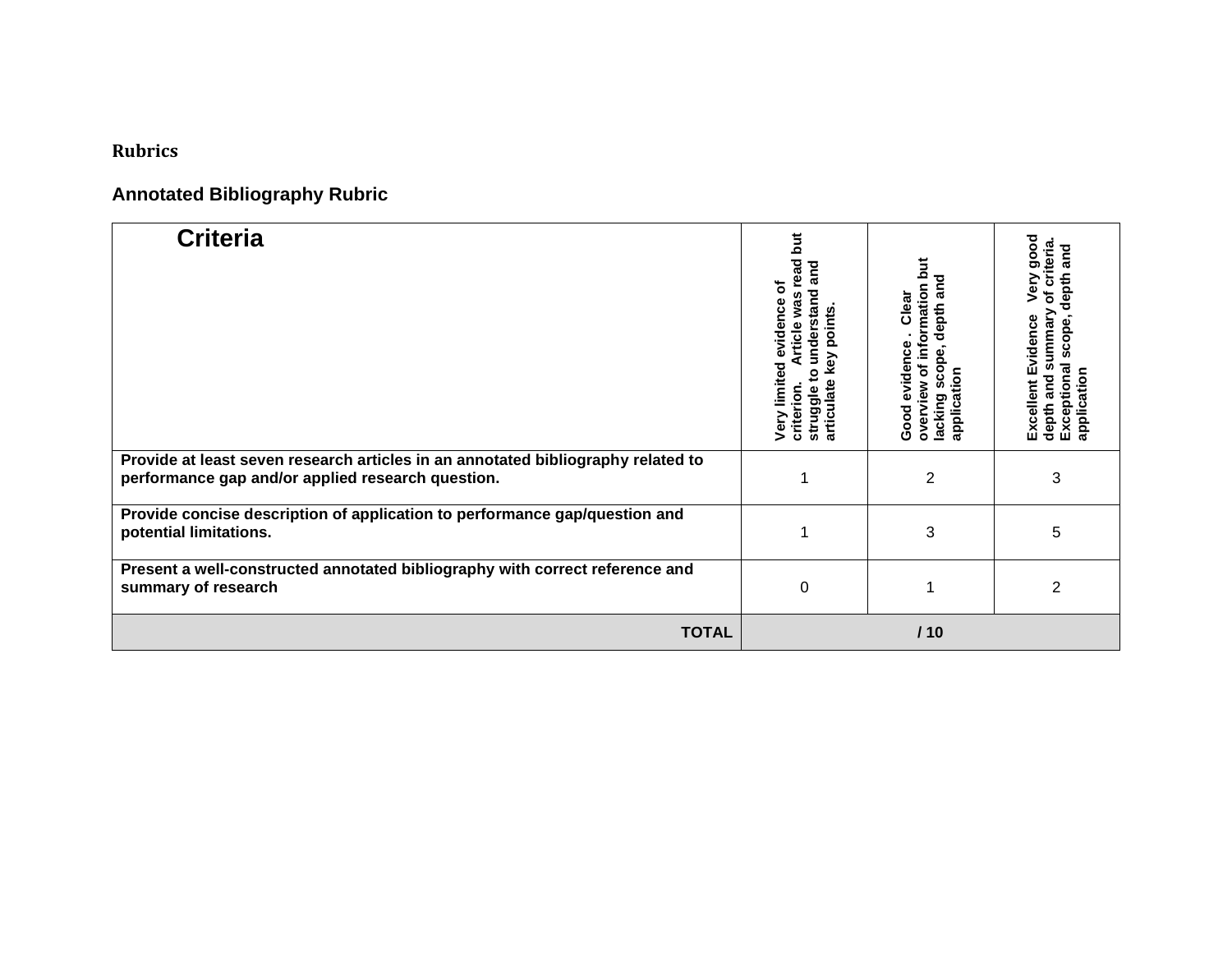| <b>Criteria</b>                                                                                                                                                                                                                                     | analysis of required information<br>and or reflection on relevance<br><u>S</u><br>to performance pathway<br>evidence<br>Very limited | information or statistics lacking.<br>Required<br>Presentation lacking clarity<br>Limited evidence. | overview of information and or<br>and depth<br>Good presentation<br>Superficial<br>in scope<br>Good evidence.<br>but limited<br>statistics. | overview of statistics and or<br>Solid<br>Very good evidence.<br>Good<br>information.<br>presentation | Very good<br>Very<br>statistics. / Information.<br>solid presentation, well<br>depth and summary of<br>Excellent Evidence<br>prepared |
|-----------------------------------------------------------------------------------------------------------------------------------------------------------------------------------------------------------------------------------------------------|--------------------------------------------------------------------------------------------------------------------------------------|-----------------------------------------------------------------------------------------------------|---------------------------------------------------------------------------------------------------------------------------------------------|-------------------------------------------------------------------------------------------------------|---------------------------------------------------------------------------------------------------------------------------------------|
| Identify the general Podium Pathway context, using the LTAD as a<br>reference and/or other relevant competitions and/or athlete<br>pathway benchmarks.                                                                                              | 1                                                                                                                                    | 2                                                                                                   | 3                                                                                                                                           | 4                                                                                                     | 5                                                                                                                                     |
| Identify key performance benchmarks and prioritizes those that<br>appear to have the highest impact on performance. Provide a<br>podium results trajectory based historical data from past<br>performances for 0-8 years from a podium performance. | $\overline{2}$                                                                                                                       | 4                                                                                                   | 6                                                                                                                                           | 8                                                                                                     | 10                                                                                                                                    |
| Provide a clear and concise presentation (less than 25 min),<br>presenting a plausible argument that supports the methodology<br>and utility of your Podium Results Tracking/Winning Style of Play<br>to improve podium performance.                | 1                                                                                                                                    | $\mathbf{2}$                                                                                        | 3                                                                                                                                           | 4                                                                                                     | 5                                                                                                                                     |
| Provide an analysis of a Podium Results Tracking / Winning Style of<br>Play with areas of good work and recommendations for<br>improvements. (PEER CRITIQUE)                                                                                        | $\overline{2}$                                                                                                                       | 4                                                                                                   | 6                                                                                                                                           | 8                                                                                                     | 10                                                                                                                                    |
| Total:                                                                                                                                                                                                                                              |                                                                                                                                      |                                                                                                     |                                                                                                                                             |                                                                                                       | /30                                                                                                                                   |

# **Podium Pathway Presentation – Podium Results Tracking/Winning Style of Play Rubric**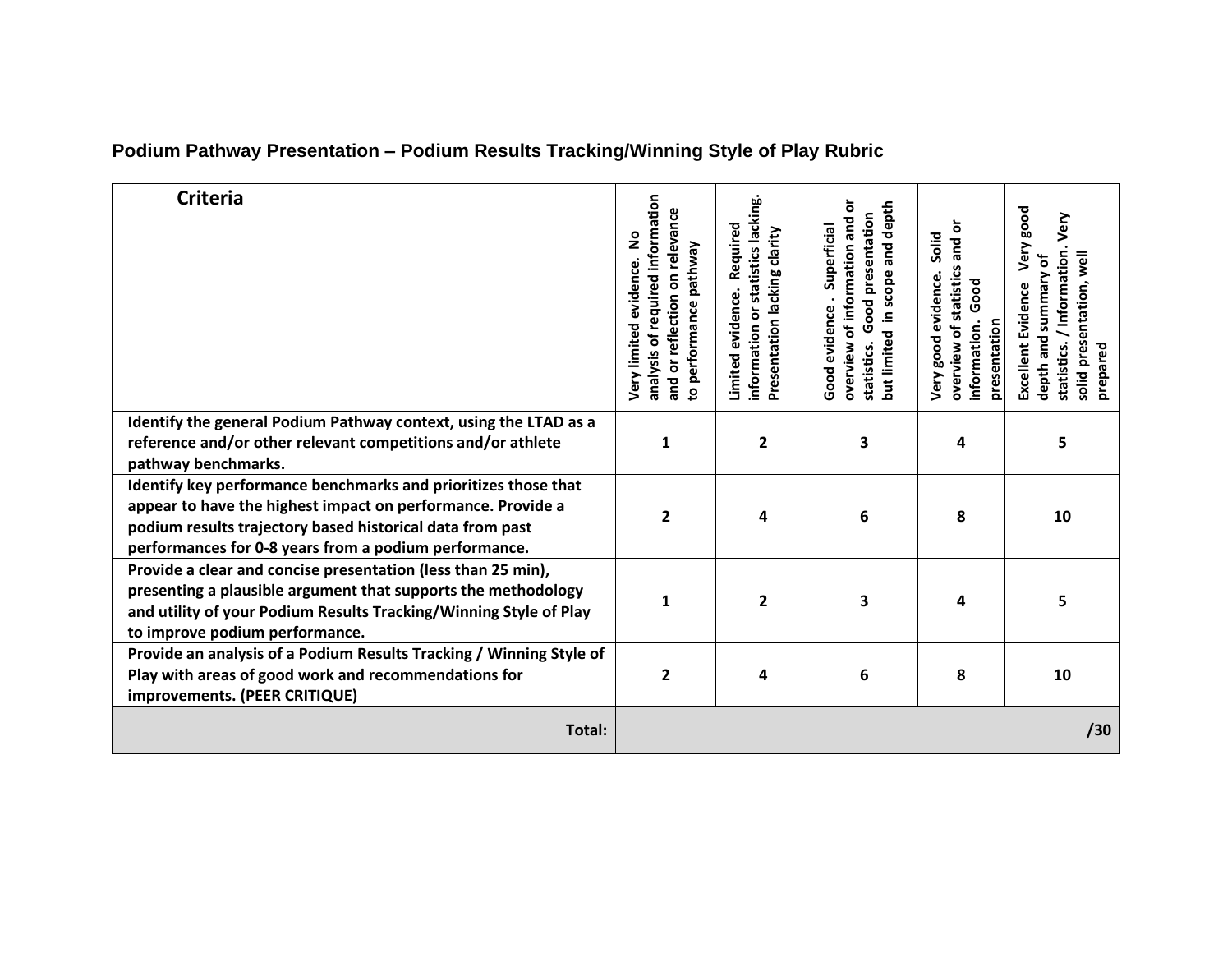### **Research Article Review**

|    | <b>Criteria</b>                                                                                                                                                                                                                                          | evidence of criterion.<br>read but struggle to<br>and articulate key<br><b>Jery limited</b><br>understand<br>Article was<br>points. | ৳<br>Clear overview<br>scope,<br>information but lacking<br>depth and application<br>Good evidence | depth and summary of criteria<br>Very good<br>depth and<br>Excellent Evidence<br>scope,<br>Exceptional<br>application |
|----|----------------------------------------------------------------------------------------------------------------------------------------------------------------------------------------------------------------------------------------------------------|-------------------------------------------------------------------------------------------------------------------------------------|----------------------------------------------------------------------------------------------------|-----------------------------------------------------------------------------------------------------------------------|
| 1. | Identify gaps or trends that exist between current athlete / program and<br>evidence-based research relative to sport specific demands.                                                                                                                  | 1                                                                                                                                   | 3                                                                                                  | 5                                                                                                                     |
| 2. | Review one major piece of research related to the performance gap and provide<br>an overview highlighting relevance to performance gap. Address limitation and<br>relevance to bridging and closing performance gap.                                     | 3                                                                                                                                   | 5                                                                                                  | 7                                                                                                                     |
| 3. | What are the implications for applied research in your sport as a potential next<br>step to close the performance gap. What would be the methodology and focus<br>of a proposed applied research? Performance benefit? Risks to the applied<br>research? | 3                                                                                                                                   | 5                                                                                                  |                                                                                                                       |
| 4. | Ability to provide a well-constructed applied research application. Clearly<br>written and applied to the context of performance.                                                                                                                        | $\overline{2}$                                                                                                                      | 4                                                                                                  | 6                                                                                                                     |
|    | <b>TOTAL</b>                                                                                                                                                                                                                                             |                                                                                                                                     | /25                                                                                                |                                                                                                                       |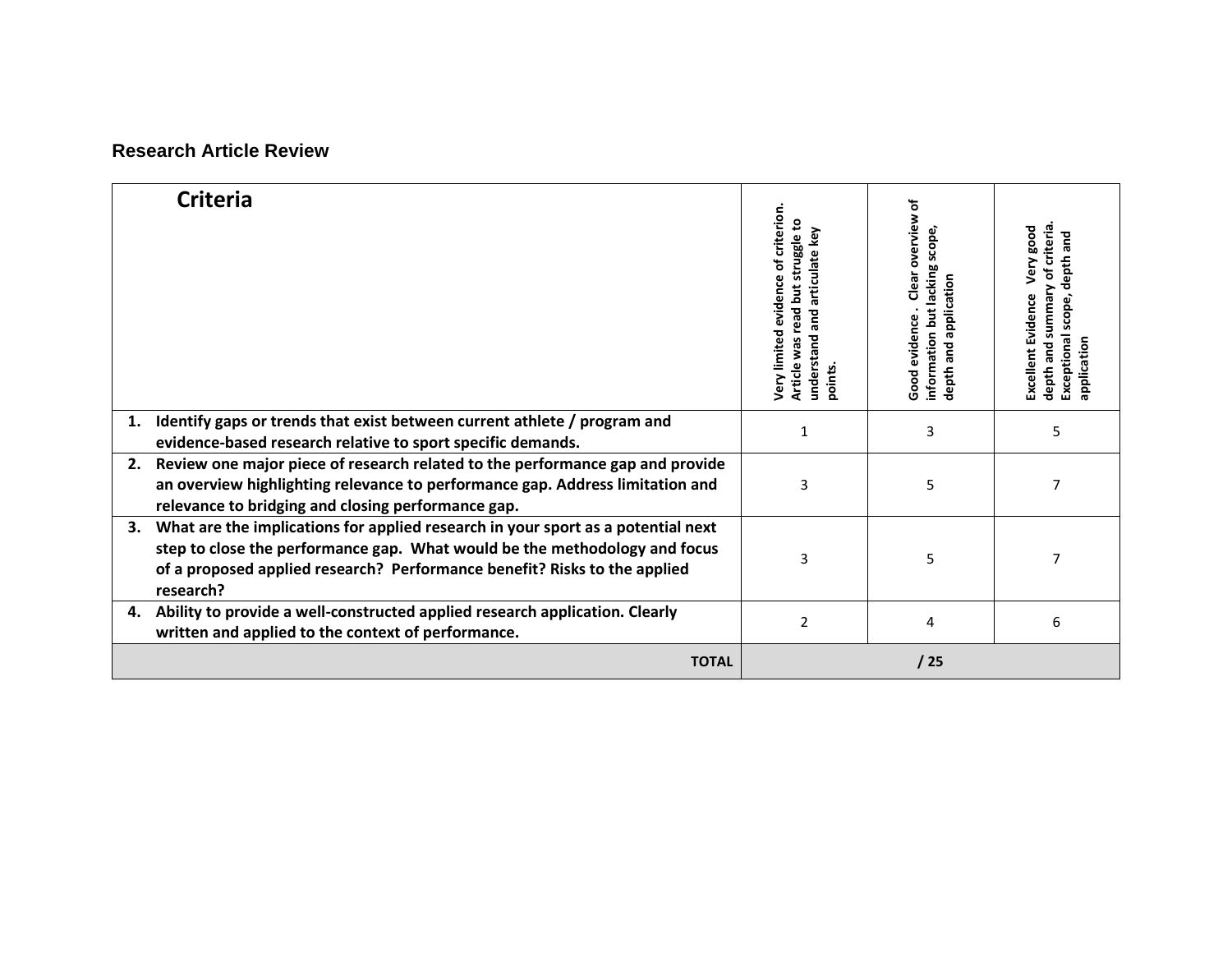# **Podium Pathway Presentation – Gold Medal Profile Rubric**

|                                                                                                                                     | <b>Very limited</b><br>evidence. No<br>analysis of<br>information or<br>reflection on<br>relevance to sport. | Limited evidence.<br>Required<br>information<br>presented is partially<br>lacking. | Good evidence and<br>information.<br>Superficial overview.<br><b>Presentation is</b><br>limited in scope and<br>depth. | Very good evidence<br>and information.<br><b>Evidence of</b><br>thorough research<br>and analysis. Good<br>presentation. | <b>Excellent</b><br>presentation and<br>evidence. Deep<br>analysis and<br>evidence is well-<br>prepared and<br>defended. |
|-------------------------------------------------------------------------------------------------------------------------------------|--------------------------------------------------------------------------------------------------------------|------------------------------------------------------------------------------------|------------------------------------------------------------------------------------------------------------------------|--------------------------------------------------------------------------------------------------------------------------|--------------------------------------------------------------------------------------------------------------------------|
| Part A                                                                                                                              |                                                                                                              |                                                                                    |                                                                                                                        |                                                                                                                          |                                                                                                                          |
| <b>Identify and describe</b>                                                                                                        |                                                                                                              |                                                                                    |                                                                                                                        |                                                                                                                          |                                                                                                                          |
| <b>GMP physical factors</b>                                                                                                         | 1                                                                                                            | $\overline{\mathbf{2}}$                                                            | 3                                                                                                                      | 4                                                                                                                        | 5                                                                                                                        |
| and indicators.                                                                                                                     |                                                                                                              |                                                                                    |                                                                                                                        |                                                                                                                          |                                                                                                                          |
| <b>Identify and describe</b>                                                                                                        |                                                                                                              |                                                                                    |                                                                                                                        |                                                                                                                          |                                                                                                                          |
| <b>GMP tactical factors</b>                                                                                                         | $\mathbf{1}$                                                                                                 | $\overline{2}$                                                                     | 3                                                                                                                      | 4                                                                                                                        | 5                                                                                                                        |
| and indicators.                                                                                                                     |                                                                                                              |                                                                                    |                                                                                                                        |                                                                                                                          |                                                                                                                          |
| <b>Identify and describe</b><br><b>GMP technical</b><br>factors and<br>indicators.                                                  | $\mathbf{1}$                                                                                                 | $\overline{\mathbf{2}}$                                                            | 3                                                                                                                      | 4                                                                                                                        | 5                                                                                                                        |
| <b>Identify and describe</b><br><b>GMP psychological</b><br>factors and<br>indicators.                                              | $\mathbf{1}$                                                                                                 | $\overline{2}$                                                                     | 3                                                                                                                      | 4                                                                                                                        | 5                                                                                                                        |
| <b>Identify and describe</b><br>any other GMP<br>factors and<br>indicators and/or<br>explain the selection<br>of the only tactical, | $\mathbf{1}$                                                                                                 | $\overline{2}$                                                                     | 3                                                                                                                      | 4                                                                                                                        | 5                                                                                                                        |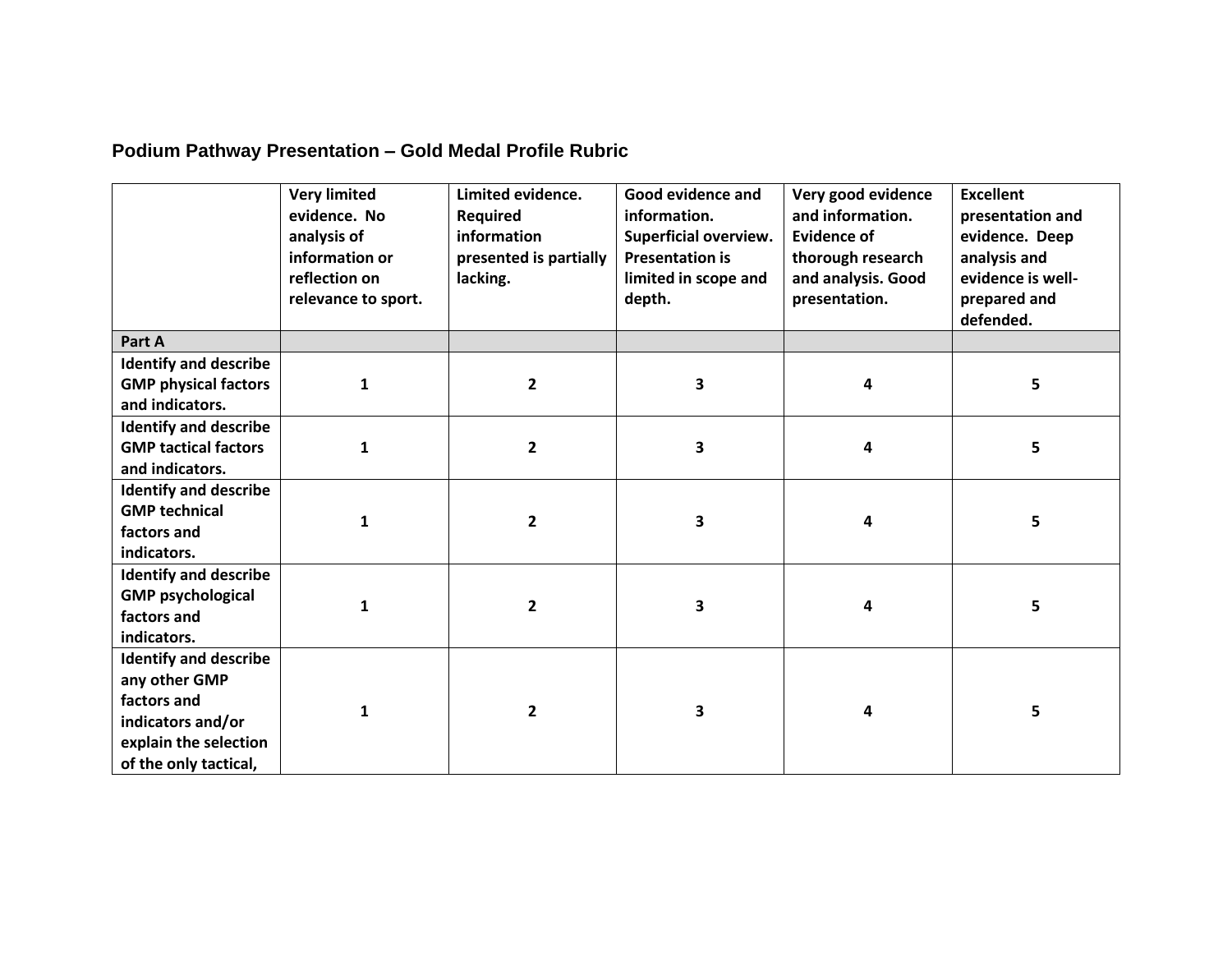| technical, physical   |   |              |   |              |    |
|-----------------------|---|--------------|---|--------------|----|
| and psychological.    |   |              |   |              |    |
| Part B                |   |              |   | <b>TOTAL</b> | 25 |
| Undertake a gap       |   |              |   |              |    |
| analysis using the    |   |              |   |              |    |
| GMP for athlete(s),   |   |              |   |              |    |
| identifying gaps      |   | 2            | 3 | 4            | 5  |
| based on GMP using    |   |              |   |              |    |
| scoring matrix        |   |              |   |              |    |
| against Performance   |   |              |   |              |    |
| Standards.            |   |              |   |              |    |
| <b>Evidence of</b>    |   |              |   |              |    |
| Performance           |   |              |   |              |    |
| <b>Standards and</b>  |   | $\mathbf{2}$ | 3 | 4            | 5  |
| thorough evaluation   |   |              |   |              |    |
| process.              |   |              |   |              |    |
| <b>Summary of</b>     |   |              |   |              |    |
| athlete(s)            |   |              |   |              |    |
| progression on        |   |              |   |              |    |
| <b>Podium Pathway</b> | 1 | 2            | 3 | 4            | 5. |
| based on              |   |              |   |              |    |
| GMP/PRT/WSP           |   |              |   |              |    |
| evidence.             |   |              |   |              |    |
|                       |   |              |   | <b>TOTAL</b> | 15 |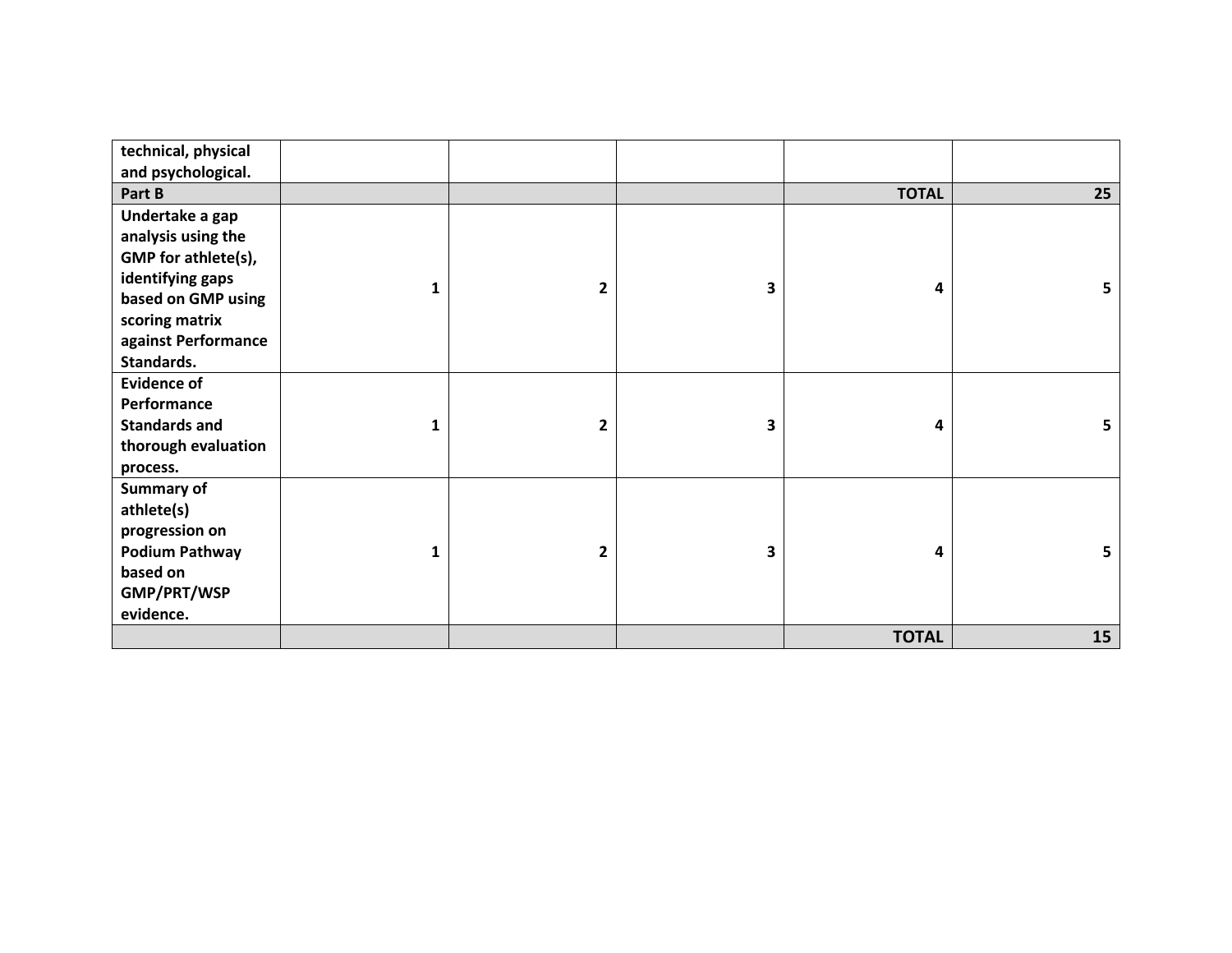## **2020-2021 Schedule**

# **Block 1**

| Date Period   Module |   | <b>Topic</b>                                                                                                                                             | <b>Delivery Format</b>                                          | Date                                                  | <b>Presenters</b>                     |
|----------------------|---|----------------------------------------------------------------------------------------------------------------------------------------------------------|-----------------------------------------------------------------|-------------------------------------------------------|---------------------------------------|
| Residential<br>June  |   | What is Gap Analysis and its Relevant to HP Sport?<br>Identify the gap?<br>Developing the research question                                              | Virtual                                                         | <b>Residential</b><br>June 8 <sup>th</sup> , 2021     | Dr. Andy Van<br>Neutegem              |
|                      |   | <b>Sport Analytics</b><br>Application in HP Sport<br>Relevance to closing the performance gap<br>$\bullet$                                               | Virtual                                                         | Residential<br>June 9 <sup>th</sup> 2021              | Dr. Andy Van<br>Neutegem              |
|                      |   | Podium Pathway<br>Introducing Podium Pathway Concepts:<br>GMP & PRT/WSP<br>PRT/WSP: Applications in Sport                                                | Webinar                                                         | June 17 <sup>th</sup> 2021<br>5 pm PST                | Dr. Andy Van<br>Neutegem              |
| July                 | 4 | Understanding and Applying Statistics in Sport<br><b>Basic Statistics</b><br>Interpreting statistics<br>$\bullet$<br>Using software to manage statistics | Webinar/Online - CSI Pacific<br>Presenter                       |                                                       | Dr. Trent<br>Stellingwerff<br>Webinar |
|                      |   |                                                                                                                                                          | Online Presentation/<br><b>Discussion</b>                       | June 24 <sup>th</sup> , 2021 Dr. Andy Van<br>5 pm PST | Neutegem<br>Webinar                   |
|                      |   | <b>Assignment Due</b>                                                                                                                                    | <b>Literature Review &amp;</b><br><b>Annotated Bibliography</b> | Friday July 30 <sup>th</sup><br>2021                  |                                       |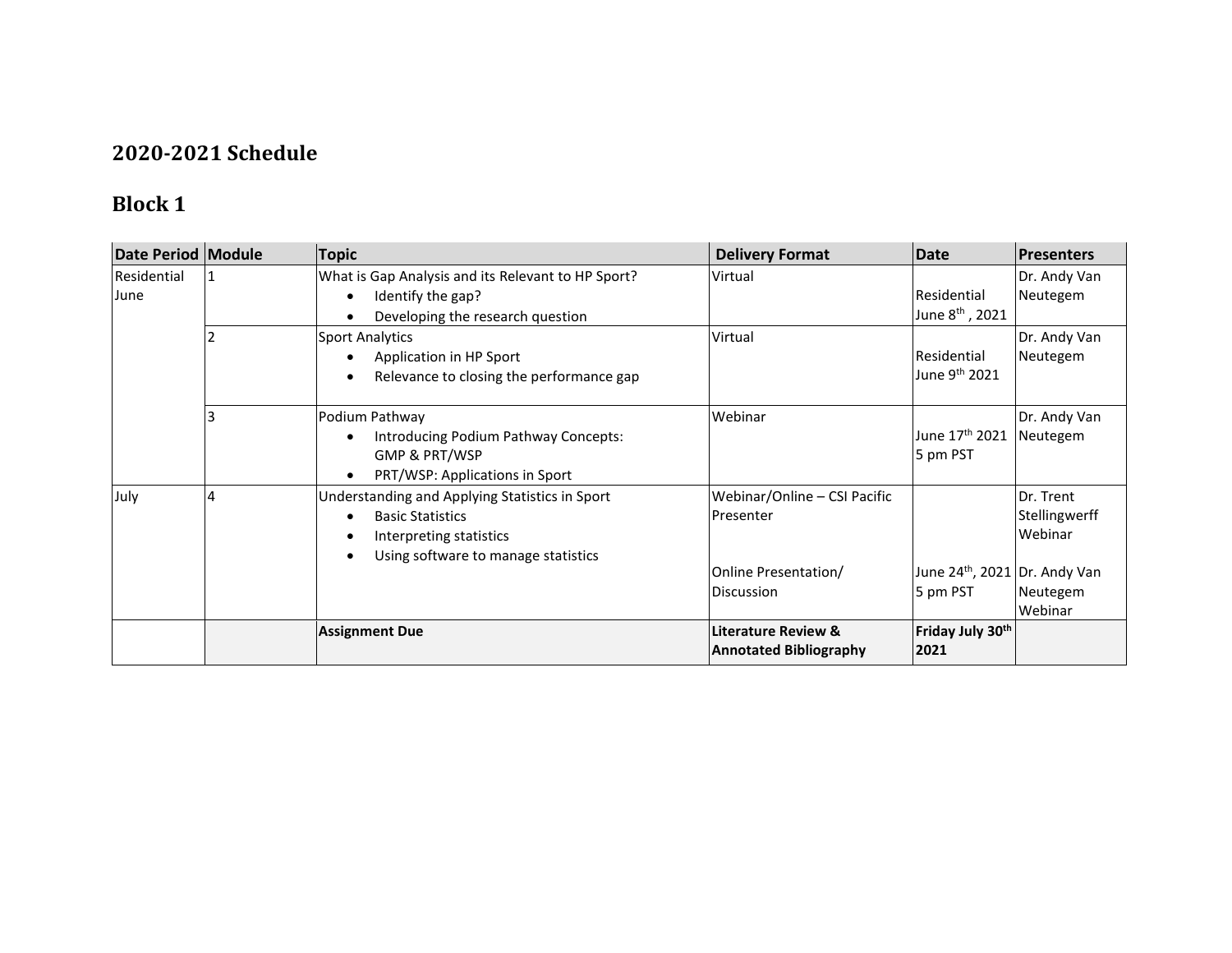# **Block 2**

| <b>Date</b><br><b>Period</b> | Module | <b>Topic</b>                                                                                                                                                         | <b>Delivery Format</b>                                         | <b>Date</b>                                | <b>Presenters</b>        |
|------------------------------|--------|----------------------------------------------------------------------------------------------------------------------------------------------------------------------|----------------------------------------------------------------|--------------------------------------------|--------------------------|
| September                    | 15     | <b>Understanding Podium Results</b><br>Tracking/Winning Style of Play<br>Performance Standards<br><b>Progression Analysis</b><br>Data Storage/Management             | Webinar/Online: Lecture                                        | Sept 23rd, 2021<br>5-7 pm PST              | Dr. Andy Van<br>Neutegem |
| October-<br>December         | 6      | <b>Implementing Podium Results Tracking/Winning</b><br>Style of Play<br>Performance Standards<br><b>Progression Analysis</b><br>Data Storage/Management              | Webinar/Online: Lecture                                        | Sept 30 <sup>th</sup> , 2021<br>5-7 pm PST | Dr. Andy Van<br>Neutegem |
|                              |        | Understanding Gold Medal Profiling (GMP)<br>What is it? Why do we need it?<br>Individual vs Team Sport GMP<br>Assessing and Monitoring Key<br>Performance Indicators | Webinar/Online: Lecture                                        | Oct $7^{\text{th}}$ , 2021<br>5-7 pm PST   | Dr. Andy Van<br>Neutegem |
|                              |        | <b>Assignment Due</b>                                                                                                                                                | <b>Podium Results Tracking/Winning</b><br><b>Style of Play</b> | Nov 13th 2021                              |                          |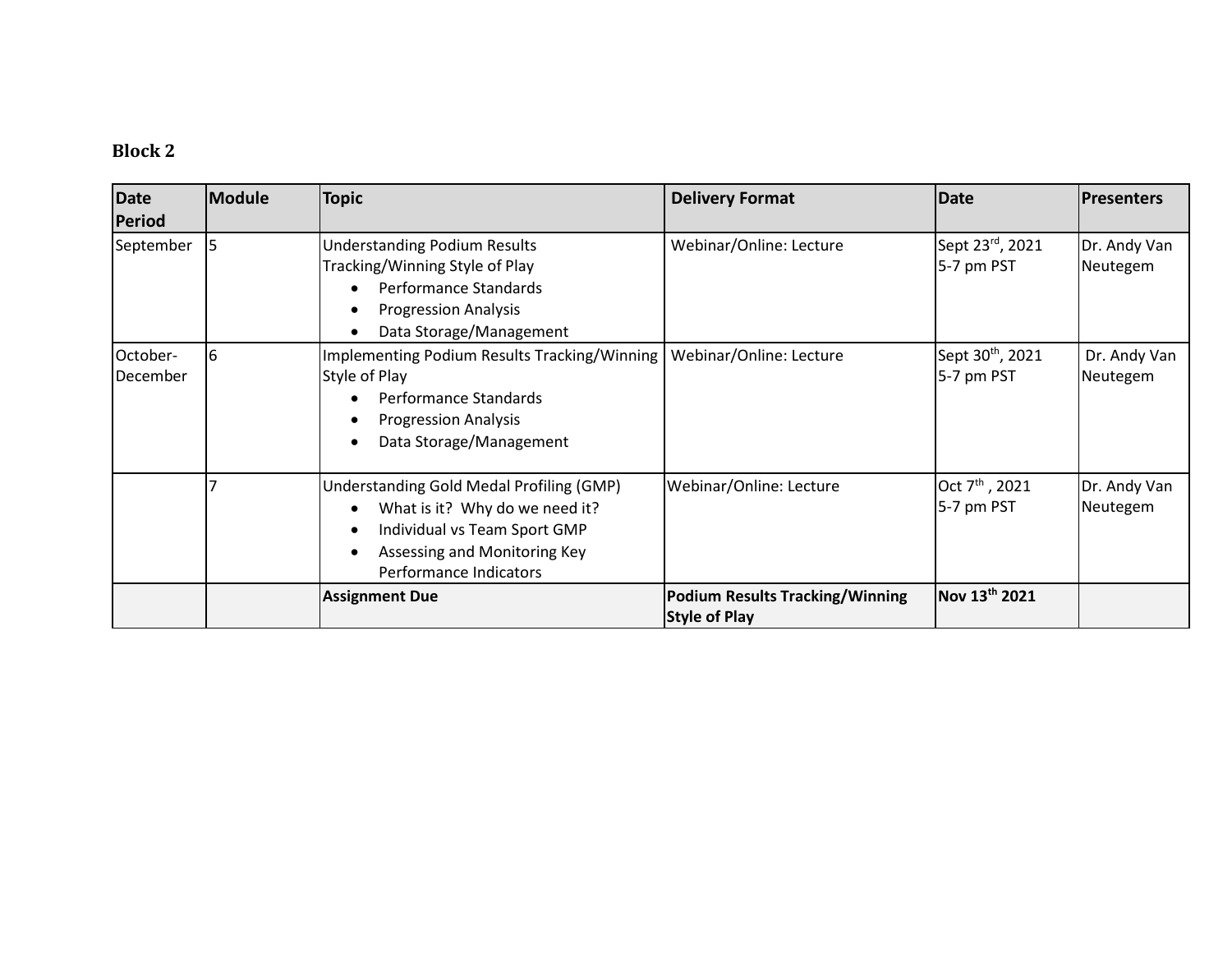# **Block 3**

| <b>Date</b><br>Period | Module | <b>Topic</b>                                                                                                                                                              | <b>Delivery Format</b>                                                             | <b>Date</b>                           | <b>IPresenters</b>                                 |
|-----------------------|--------|---------------------------------------------------------------------------------------------------------------------------------------------------------------------------|------------------------------------------------------------------------------------|---------------------------------------|----------------------------------------------------|
| January               | l8     | GMP - Assessing Gaps in Physical Readiness<br>Physical testing parameters<br><b>Sport Specific Applications</b><br><b>Technology Implementation</b>                       | Webinar / Online:<br><b>Online Presenter</b>                                       |                                       | Dr. Trent<br>Stellingwerff<br>Webinar              |
|                       |        |                                                                                                                                                                           | Webinar/Online:<br>Presentation/Discussion                                         | January 20 <sup>th</sup> 2022         | Dr. Andy Van<br>Neutegem                           |
|                       | 9      | GMP - Assessing Psychological Readiness and<br>Gaps<br><b>Objectifying Mental Performance</b><br>Tools and Templates to assess athlete                                    | Webinar / Online:<br><b>CSI Pacific Presenter</b>                                  |                                       | Dr. Bruce Pinel<br>Webinar                         |
|                       |        | mental state.                                                                                                                                                             | Webinar/Online:<br>Presentation/Discussion                                         | Thursday Jan 27 <sup>th</sup><br>2022 | Dr. Andy Van<br>Neutegem                           |
|                       | 10     | <b>GMP</b> - Assessing Tactics and Technical Abilities<br><b>Using Video Analysis</b><br><b>Notational Analysis</b><br><b>Biomechanical Evaluation &amp; Applications</b> | Webinar / Online:<br><b>CSI Pacific Presenter</b><br>Webinar/Online: Presentation/ | Feb 3rd 2022                          | <b>Patrick Cote</b><br><b>CWSA</b><br>Dr. Andy Van |
| Feb                   |        |                                                                                                                                                                           | <b>Discussion</b><br><b>Online Quiz</b>                                            |                                       | Neutegem                                           |
|                       | 11     | <b>GMP</b> – Applications<br><b>Individual Athlete Profiles</b><br><b>Athlete Monitoring Systems</b>                                                                      | Webinar/Online: Presentation/<br><b>Discussion</b><br><b>Online Quiz</b>           | Feb 10th 2022                         | Dr. Andy Van<br>Neutegem                           |
| May                   | 12     | GMP Presentation (no longer than 25 minutes)                                                                                                                              | Virtual Presentation- March 25ty<br>2022                                           | <b>TBA</b>                            |                                                    |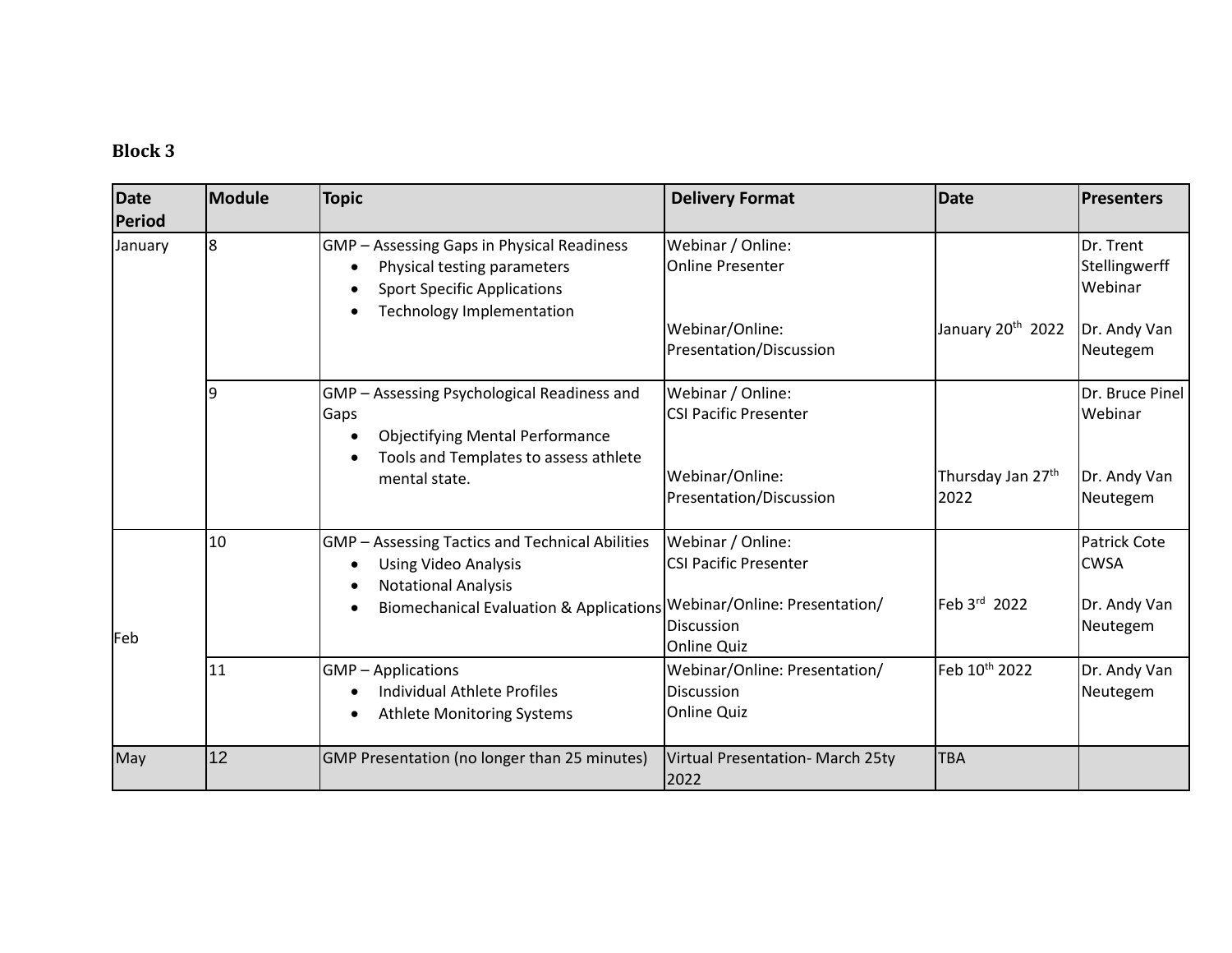### **Required & Recommended Readings:**

### **Sport Analytics**

Coleman, B. Jay (2012) Identifying the "Players" in Sports Analytics Research. Interfaces 42(2):109-118. http://dx.doi.org/10.1287/inte.1110.0606

Davenport, T. H. (2014). What businesses can learn from sports analytics. MIT Sloan management review, 55(4), 10-13.

Davenport, Thomas H. (2014) Analytics in Sports: The New Science of Winning. White paper available with registration at www.sas.com/sportsreport.

Davenport (2013) Competing on Analytics: The New Science of Winning, Journal of Information Technology Case and Application Research, 15:4, 59-61, DOI: 10.1080/15228053.2013.10845729

Ferguson, Renee Boucher (2013) Team GB: Using Analytics (and Intuition) To Improve Performance. MIT Sloan management review 54(3):1

### **Performance Pathway, LTAD and Gold Medal Profiling**

Abbott, Angela & Dave Collins (2004): Eliminating the dichotomy between theory and practice in talent identification and development: considering the role of psychology, Journal of Sports Sciences, 22:5, 395-408

Collins, D. MacNamara, Áine (2012). The rocky road to the top: why talent needs trauma. Sports medicine (Auckland), 42(11), 907-914.

Collins, Rosie; Collins, Dave; MacNamara, Áine & Jones, Martin Ian (2014) Change of plans: an evaluation of the effectiveness and underlying mechanisms of successful talent transfer, Journal of Sports Sciences, 32:17, 1621-1630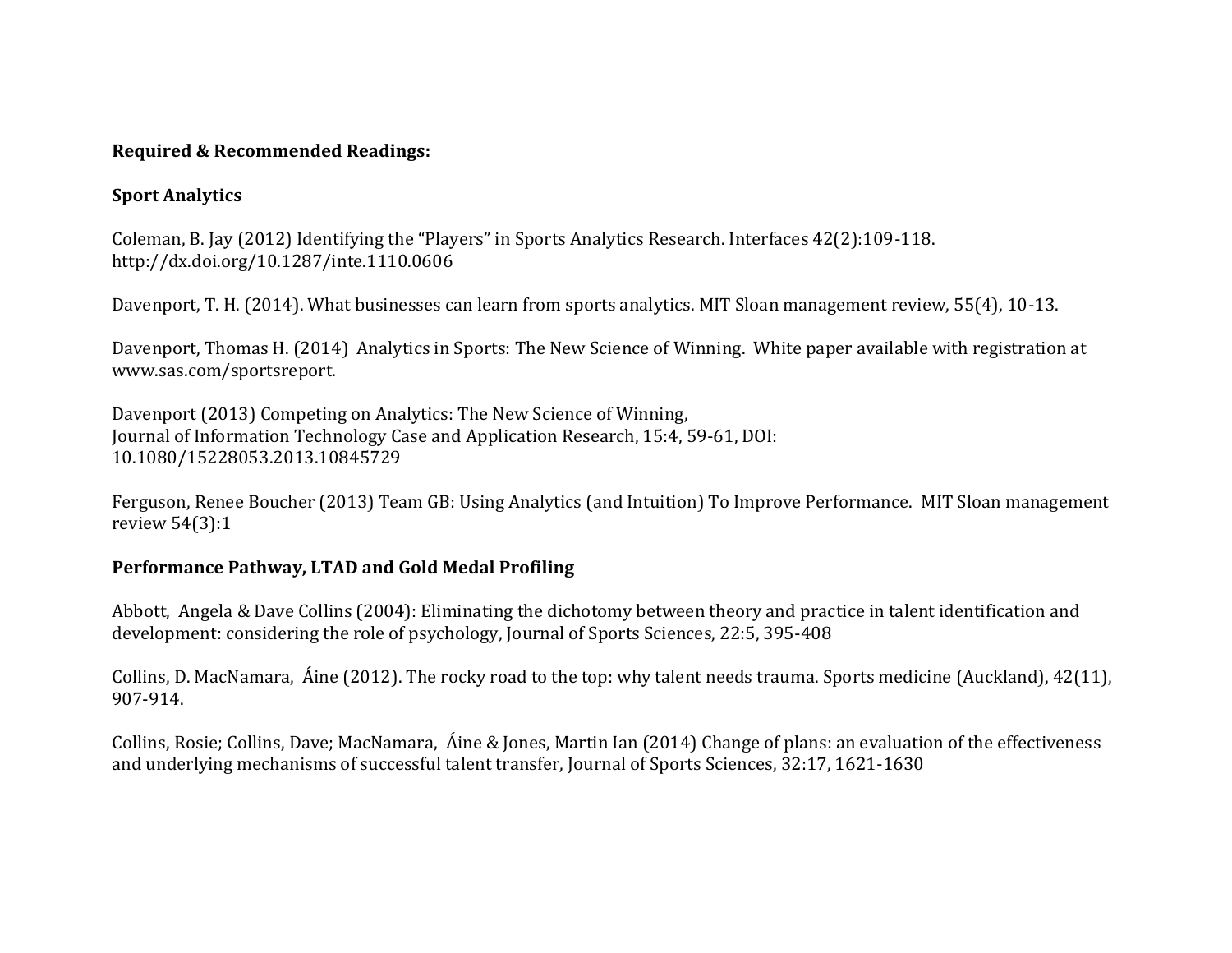Collins, Dave & Richard Bailey (2012): 'Scienciness' and the allure of secondhand strategy in talent identification and development, International Journal of Sport Policy and Politics, DOI:10.1080/19406940.2012.656682

Côté, Jean; Lidor, Ronnie & Hackfort, Dieter (2009): ISSP position stand: To sample or to specialize? Seven postulates about youth sport activities that lead to continued participation and elite performance, International Journal of Sport and Exercise Psychology, 7:1, 7-17

Ford, Paul; De Ste Croix, Mark; Lloyd, Rhodri; Meyers, Rob; Moosavi, Marjan; Oliver, Jon; Till, Kevin & Williams, Craig (2011): The Long-Term Athlete Development model: Physiological evidence and application, Journal of Sports Sciences, 29:4, 389-402

McCarthy, Neil & Collins, Dave (2014) Initial identification & selection bias versus the eventual confirmation of talent: evidence for the benefits of a rocky road?, Journal of Sports Sciences, 32:17

Wilson, Greg (2012) The London Olympic Games 2012: Points of Interest for the Development of Elite Sport in Australia, Journal of Australian Strength and Conditioning 20(3): 9-14